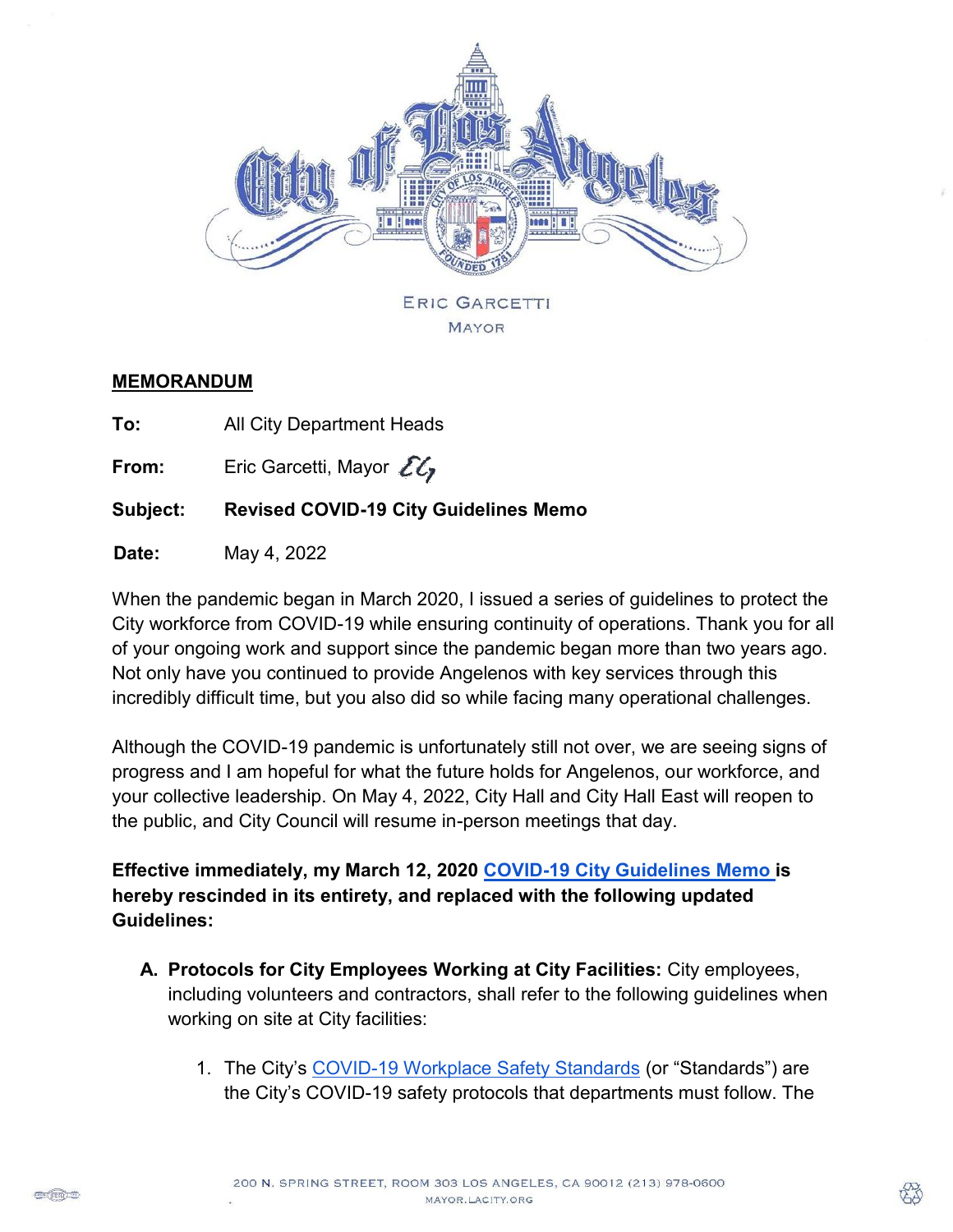Standards are established for the health and safety of its employees, contractors, and the public against the novel Coronavirus of 2019 (COVID-19). These Standards will be periodically revised, if and when needed to reflect applicable COVID-19 public health requirements, recommendations and/or guidance. Departments should also consult and follow other additional applicable regulations that are not covered under these Standards and should know that in certain instances, more stringent requirements may be established by the City as necessary, and as authorized by various regulatory agencies.

- Note: Information regarding masking requirements for City employees and procurement of appropriate masks is included in the "Face Coverings: Guidance for Staff for COVID-19 Prevention" memo from the Emergency Management Department dated January 7, 2022. A copy is attached as **Attachment A.**
- 2. Department Reconstitution Plans provide guidance and direction for ensuring the effective transition from continuing operations that focus department resources on its most critical functions, to reopening for the COVID-19 pandemic. The plans outline the process for the transfer of essential functions, personnel, records, and equipment for a phased reopening at different capacity levels, including leading up to full department reopenings. The Reconstitution plans are the guiding plans departments are using to outline their return to the office plans. These plans are accessible by City employees and other relevant stakeholders.

### **B. Protocols for Members of the Public visiting City Facilities**

- 1. Proof of Vaccination is required to enter indoor portions of City facilities, per Municipal [Code Section 200.123.](https://codelibrary.amlegal.com/codes/los_angeles/latest/lamc/0-0-0-357277#JD_200.123.) A City employee at a City facility is required to cross-check proof of vaccination for each individual who appears to be 18 years of age or older against photo identification. An individual eligible for a COVID-19 vaccine who does not provide proof of vaccination will be provided alternative arrangements for access to government services, to be determined on a case-by-case basis by each department, including, but not limited to, online or remote service, service outdoors, or providing proof of negative COVID-19 test prior to entering any indoor portion of a City facility.
- 2. Indoor Masking is required in City facilities until further notice, pursuant to the current [Safer LA Order a](https://www.lamayor.org/sites/g/files/wph1781/files/page/file/20220424%20SAFER%20LA%20ORDER%202020.03.19%20%28REV%202022.04.24%29.pdf)nd the City's [COVID-19 Workplace Safety](https://per.lacity.org/documents/Personnel-and-Uniform-Workplace-Safety-Protocols-3-4-1.pdf)  **Standards**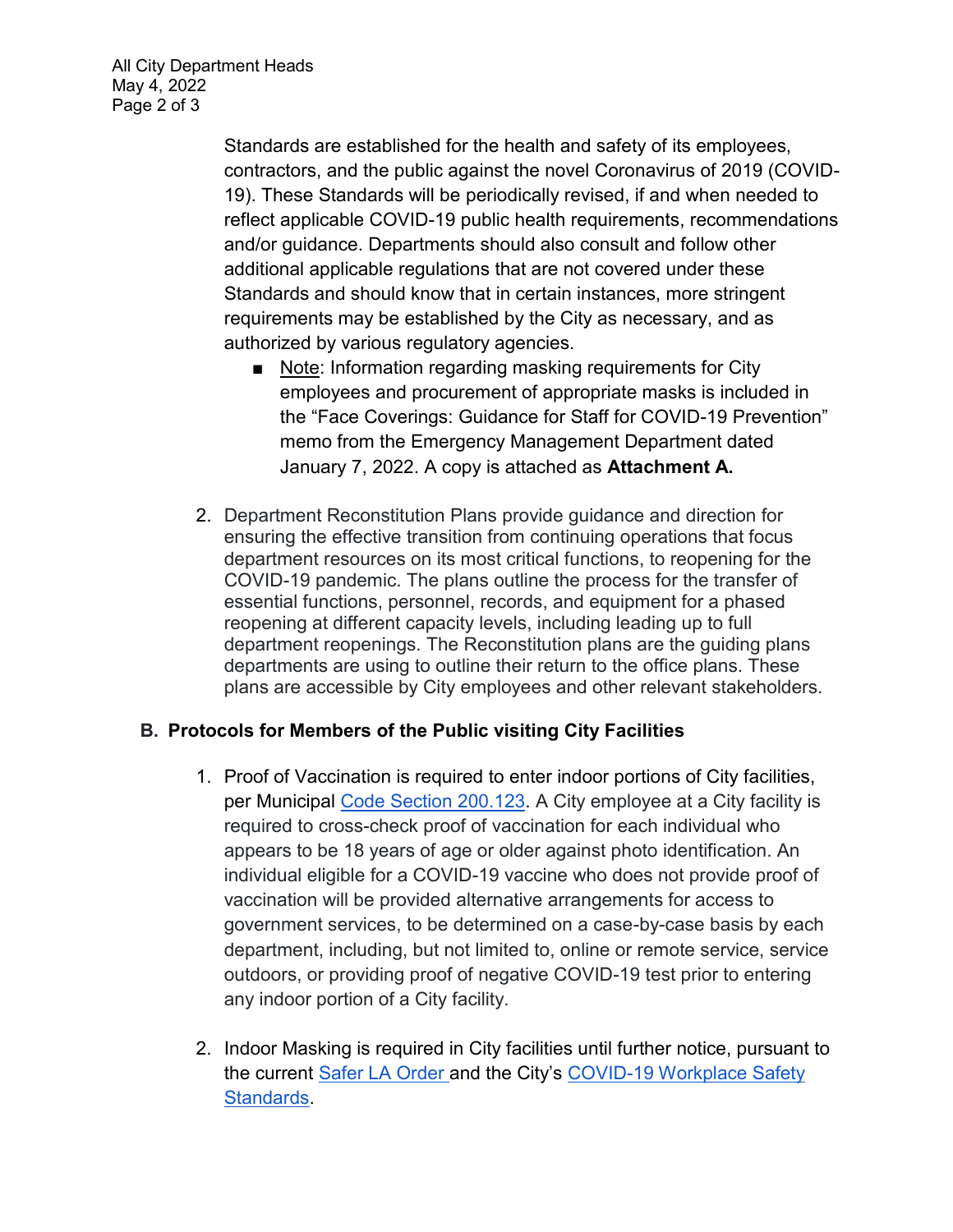3. Individual department operations, including interactions with and access to services for the general public, are outlined in Department Reconstitution Plans.

### **C. Commission, Board, and other Brown Act Meetings**

- 1. Commission, Board and Brown Act meetings overseen by departments may remain virtual until further notice.
- 2. Departments must develop a plan outlining the next steps for all Commission, Board and Brown Act meetings they oversee. The plans must address meeting location, safety protocols, and technology strategy. Prior to implementation, these plans must be discussed with and reviewed by the body's corresponding City Attorney, and subsequently approved by the subject Brown Act body. Once approved, the plans shall be incorporated into each department's Reconstitution Plan.

# **D. Public Events in City Facilities**

- 1. Civic Center: Indoor special events at the Civic Center will remain unavailable until further notice. The City will revisit indoor special events at Civic Center facilities in the summer. Outdoor special events can commence on July 1, 2022 in the Triforium, City Hall East Plaza, City Hall South Plaza, South Lawn and Forecourt, in accordance with applicable rules promulgated by the General Services Department. Filming permits will be issued by Film LA for filming on the exterior. For filming on the interior, interested parties should contact Film LA for details.
- 2. City facilities not located in the Civic Center will reopen (or have reopened) based on the phased-in operations outlined in Department Reconstitution Plans. For special events in these non-Civic Center facilities, members of the public should check with the corresponding department regarding current policies.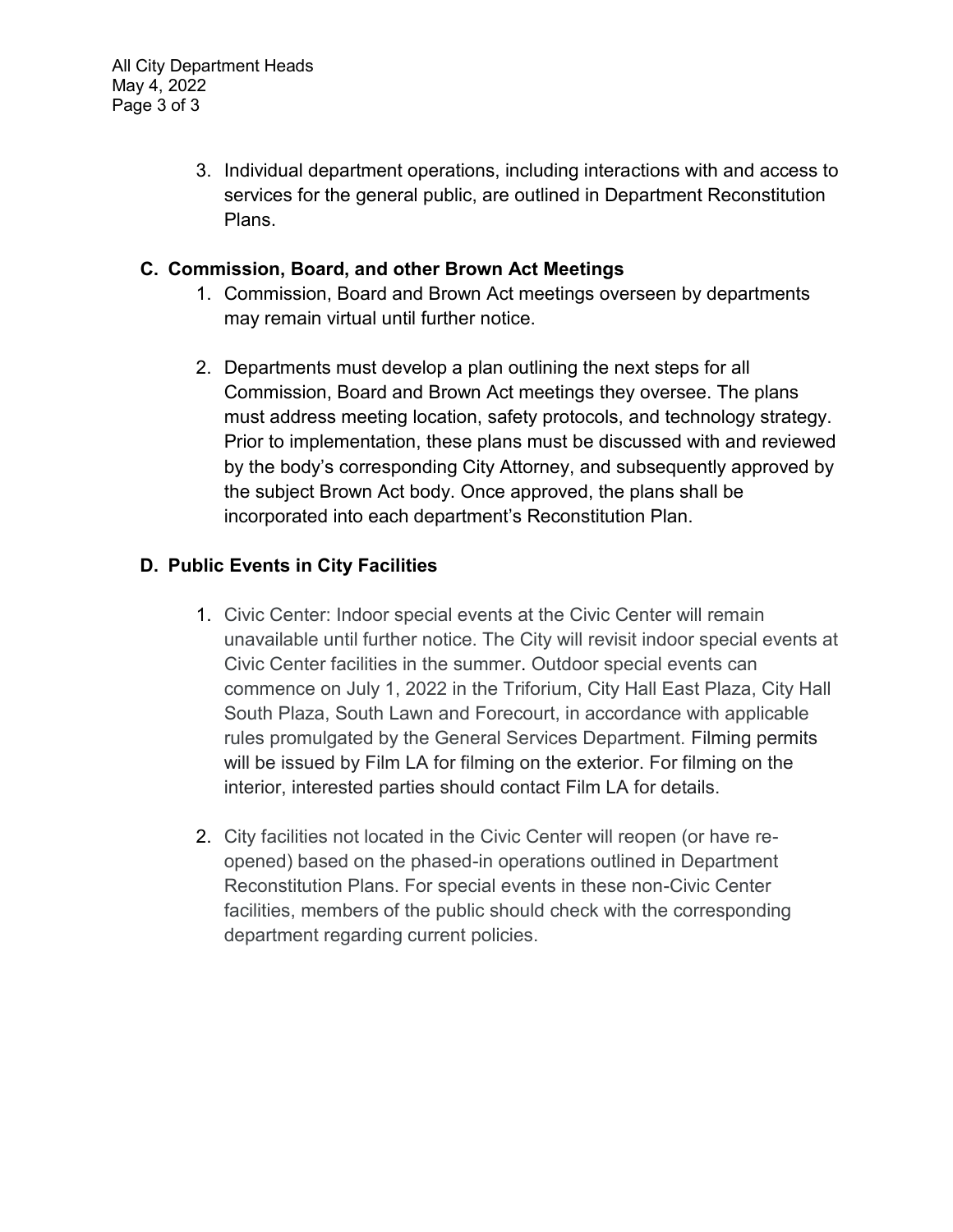**City of Los Angeles** Inter-Departmental Correspondence



**Date:** January 7, 2022

**To:** All City Department Heads

**From:** Carol P. Parks, General Manager C. PP Emergency Management Department

# **Subject: FACE COVERINGS - GUIDANCE FOR STAFF FOR COVID-19 PREVENTION**

The City of Los Angeles Emergency Operations Center (EOC) continues to serve as the central hub to coordinate and support the City's response to the COVID-19 outbreak. This includes ensuring the safety of City staff who are on the frontlines of this response. As a result, the City of Los Angeles EOC is coordinating with the Personnel Department's Medical Services Division to provide guidance on the required type of face coverings/masks to be used by City employees.

Per the LA County Public Health Officer Order updated on January 5, 2022, as soon as possible, but **no later than January 17, 2022**, employers are required to "provide their employees with and require them to wear a well-fitting medical grade mask, surgical mask, or higher-level respirator, such as an N95 filtering facepiece respirator at all times while indoors at the worksite or facility." See Attachment I for additional information.

This memo and its attachments provide updated information on the new workplace mask requirements, acceptable forms of masks, and information on how to order them. This memo supersedes previous face mask/covering guidance provided by the Emergency Management Department (EMD) regarding COVID-19.

Effective immediately, all mask requests are to be submitted via the EOC, as outlined in the instructions below.

### **Action Required - Report Burn Rates**

In order to appropriately anticipate the City's need for masks, each department must submit a weekly burn rate of N95 and surgical masks. At a minimum, estimate the number of masks needed as two masks per employee, per scheduled shift. City departments should also maintain a small additional supply of masks for unforeseen contingencies. Basic Continuity of Operations (COOP) information also needs to be completed weekly. **Beginning Monday, January 10**, departments are asked to submit their burn rates. From that point forward, **forms are due every Monday at 4 p.m.** by following this link: **https://veoci.com/veoci/p/form/ff88dh7zyfwt.**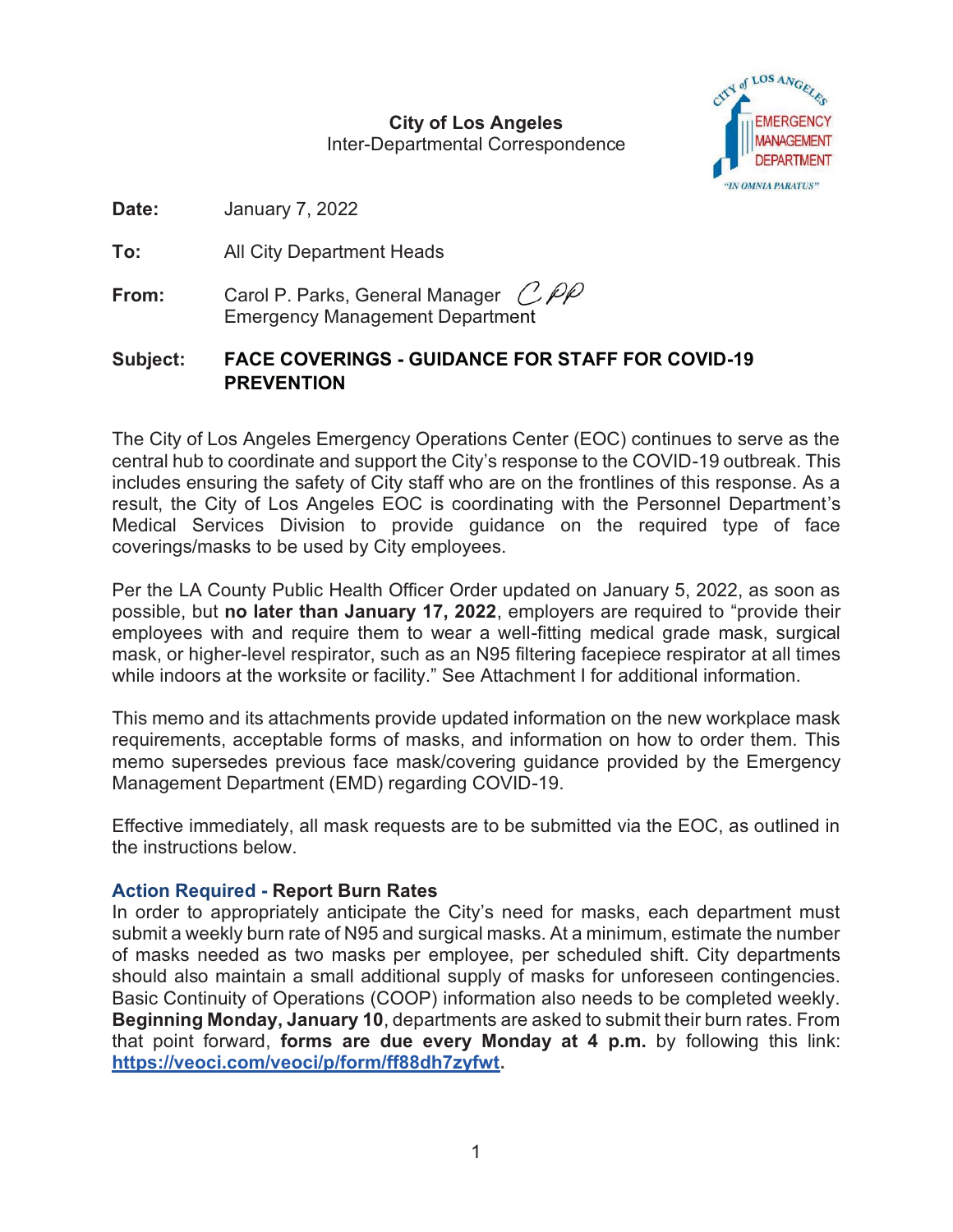#### **Action Required - Ordering Masks**

All departments must submit their resource requests for masks through VEOCI using the Resource Request Form. Departments may submit orders for multiple weeks supply at a time. For requests to be processed a funding source is required. **Resource requests are due at 10 a.m. each Tuesday.** Requests submitted after this time may be delayed. For videos explaining how to access VEOCI and submit a resource request, visit https://sites.google.com/lacity.org/gems/home/veoci-resources?authuser=0

For questions, additional resources, and contact information, please see Attachment III.

Attachment I: Updated Guidance on Face Coverings - January 5, 2022 Attachment II: Face Covering Types & Use Guidelines Attachment III: Resources for Further Information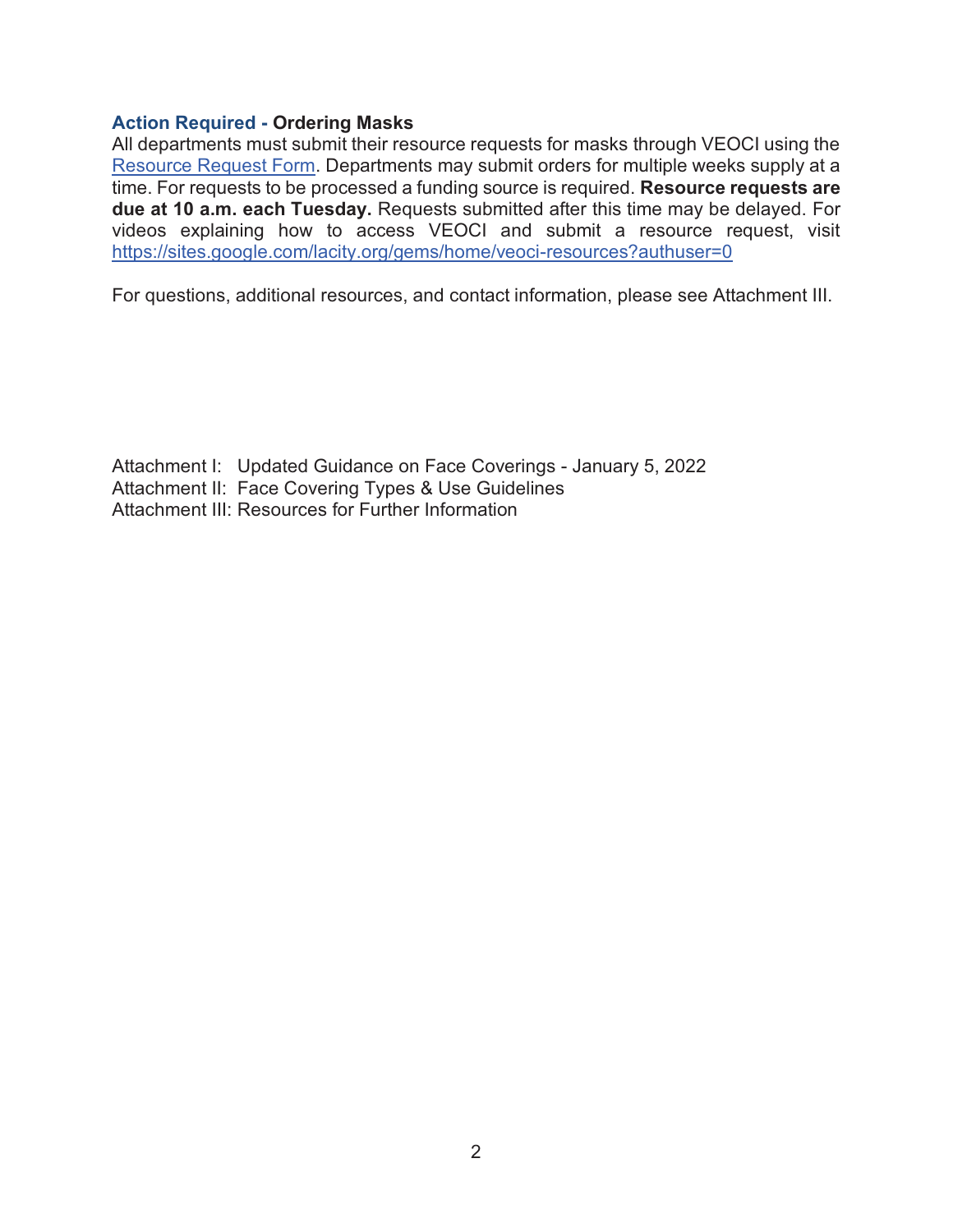### **ATTACHMENT I: UPDATED GUIDANCE ON FACE COVERINGS - JANUARY 5, 2022**

According to LA County Department of Public Health's Health Officer Order (HOO), dated January 5, 2022, "as soon as possible, but no later than January 17, 2022, employers are required to provide their employees, who work indoors and in close contact with other workers or the public, with and require them to wear a well-fitting medical grade mask, surgical mask, or higher-level respirator, such as an N95 filtering facepiece respirator or KN95\*, at all times while indoors at the worksite or facility." This memo outlines the City's expectations regarding the masking requirements indicated in the HOO dated January 5, 2022.<sup>1</sup> This order will continue until it is revised, rescinded, superseded, or amended in writing by the Health Officer.

Effective January 17, 2022, surgical masks and N95 respirators will be the acceptable forms of face covering for City employees for COVID-19 prevention with certain exceptions. Cloth masks are no longer acceptable in the workplace. At this time, N95 respirators are the preferred form of face covering for City employees. In the event a N95 respirator will not properly fit an individual, a surgical mask is an approved alternative.

**\*Important note regarding the KN95 referenced in the County Health Officer Order:** The City will not be issuing/distributing the KN95 masks at this time. Per Cal/OSHA, about 60% KN95 respirators in the United States are counterfeit (fake) and DO NOT meet NIOSH requirements.

<sup>1</sup>Los Angeles County Department of Public Health, Health Officer Order, *Responding Together in Work and in the Community.* Issued January 5, 2021.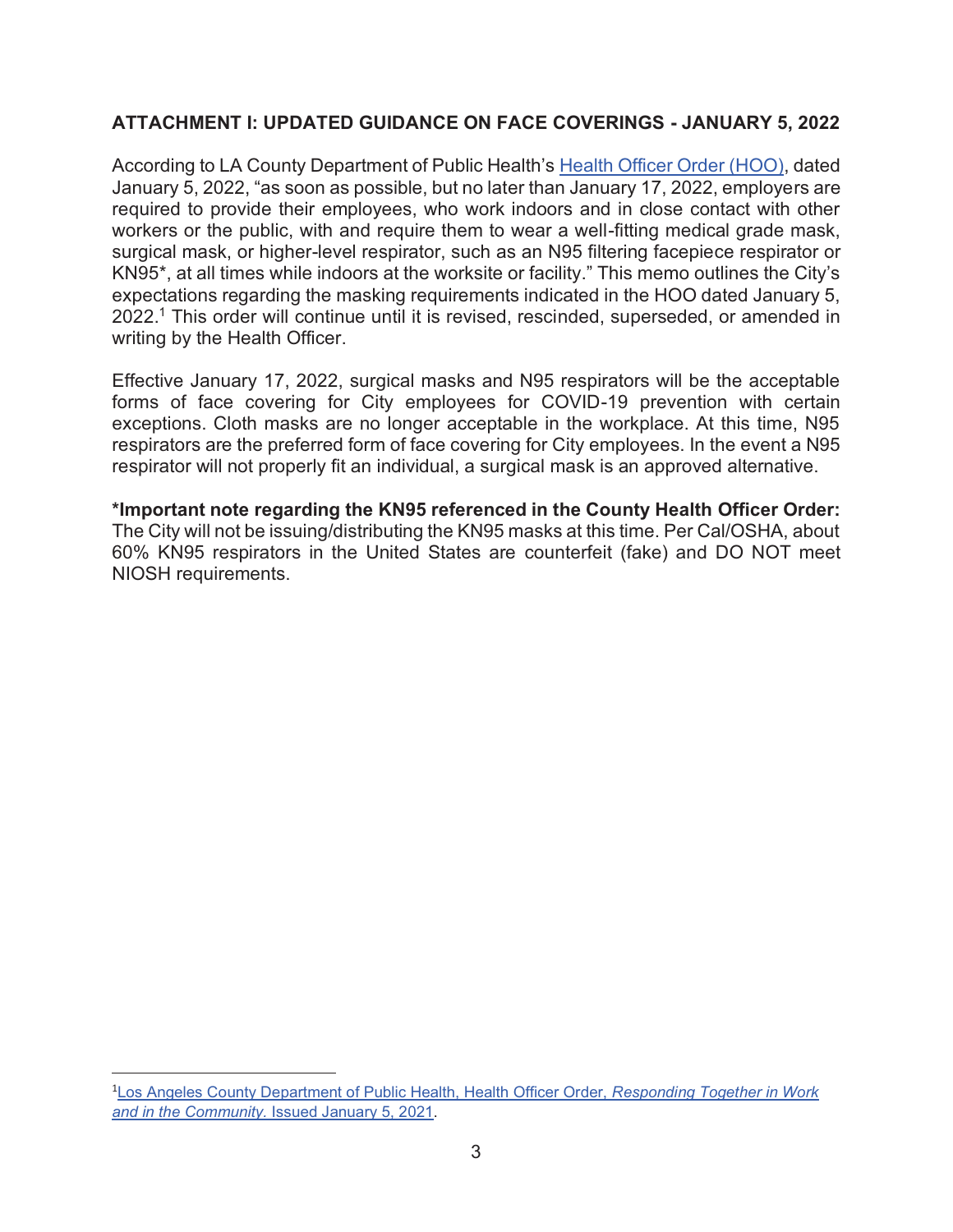### **ATTACHMENT II: FACE COVERING TYPES & USE GUIDELINES**

#### **Face Covering Definition**

"Face coverings (or face masks)" are face coverings that comply with Occupational Safety and Health Administration (OSHA) standards including surgical masks, medical procedure masks, voluntary-use respirators (such as N95s), and masks made of tightlywoven fabric or non-woven material of at least two layers. A face covering is a solid piece of material without slits, visible holes, or punctures, and must fit snugly over the nose, mouth, and chin with no large gaps on the outside of the face. Before putting on any facecoverings employees must wash hands or use hand sanitizer. Employees should NOT touch the face coverings when wearing it. It is recommended to place soiled face coverings in a plastic bag, before discarding and washing hands immediately after.

#### **Acceptable Forms of Face Masks/Coverings**

#### N95 Filtering Facepiece Respirator (FFR)

The N95 respirator is the most common type of particulate filtering facepiece respirators (FFRs). N95 is a respirator that has been certified by the National Institute for Occupational Safety and Health (NIOSH).2 Per Cal/OSHA respirator filters should be replaced if they get damaged, deformed, dirty, or difficult to breathe through. N95 FFRs are disposable respirators that cannot be cleaned or disinfected and mainly for one-time use.

Ideally, such respirators should not be used once they are soiled, or the inner lining gets moist, therefore, departments need to evaluate the nature of work being performed where the mask may need to be replaced with additional masks as needed. N95 respirators are not designed for children or people with facial hair. Because a proper fit cannot be achieved on children and people with facial hair, the N95 respirator may not provide full protection. N95 respirators have limitations and do NOT filter out chemicals, gases or vapors in the air.

Departments issuing N95s to employees for voluntary use must provide manufacturer's respirator use instruction, information on how to do a seal check, and the guidance contained in California Code of Regulations, title 8, section 5144, Appendix D.

#### Surgical Masks

A surgical mask is a loose-fitting, disposable device that creates a physical barrier between the mouth and nose of the wearer and potential contaminants in the immediate environment. Ideally, such surgical masks should not be used once they are soiled, or the inner lining gets moist, therefore, departments need to evaluate the nature of work being performed where the mask may need to be replaced with additional masks as needed.

 $2$  The 95 in N95 stands for 95% efficiency, meaning the respirator can block out at least 95% of airborne particles that are greater than 0.3 microns in size. N95 FFRs are capable of filtering out all types of particles, including bacteria and viruses#". The letter N stands for "not resistant to oil." N95 respirators will not work if there are oil-based particles in the air.